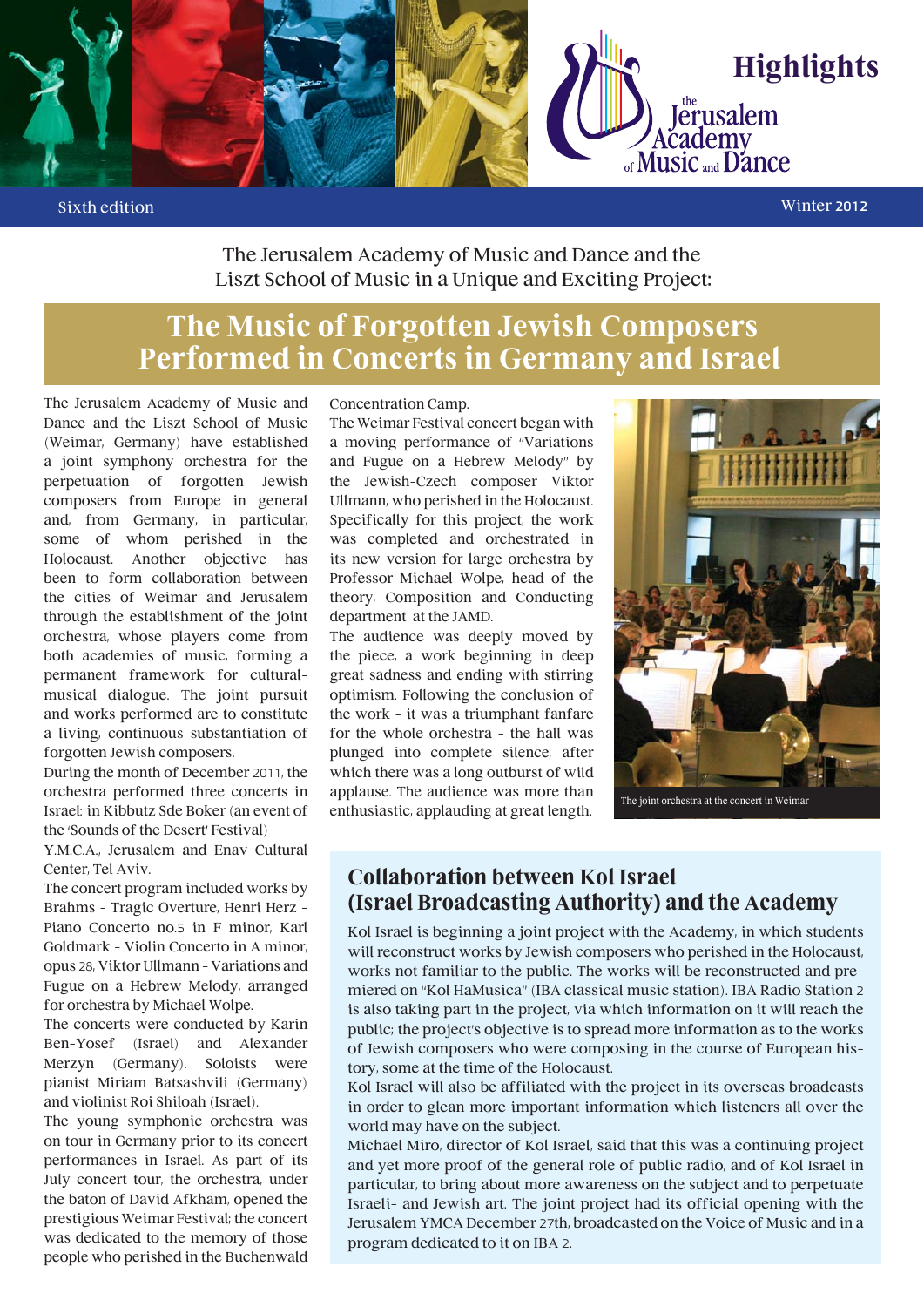## **Professor Schul Participates in Two Conferences for Heads of Academies in Europe**

• Professor Ilan Schul participated in a conference of music academy directors from the Baltic countries that took place this last September in Krakow. Among members of the orchestra that played during the conference, two outstanding players from the JAMD – 'cellist Micha Finkelstein and violist David Sperber – were worthy of notice.

In a remarkable chamber music work of the Polish national composer Penderecki, Professor Schul joined to perform with an ensemble of musicians representing the JAMD. In the course of the conference, new projects and collaborations of academies from Baltic countries with the JAMD were planned, these included a klezmer festival and a European concert tour of JAMD students and of a number of academies from Germany, Denmark, Sweden and Poland.

• The JAMD President also took part in the annual conference of the European music academies (AEC) which took place in November 2011 in Valencia (Spain). In the course of the conference meetings, it was agreed to introduce exchange of information, faculty and students. (The orchestra in Krakow.)



### **The Ellis Island Medal of Honor Has Been Awarded to Younes Nazarian, Chairman of the Board of Governors of the Jerusalem Academy of Music and Dance**



Mr. Younes Nazarian, Chairman of the Board of Governors of the Jerusalem Academy of Music, has been awarded the Ellis Island Medal of Honor for 2011. The medal is awarded to immigrants to the USA in honor of outstanding contributions to American society, praising continuity and success, as realized in the generations of their children and grandchildren. Winners of the Ellis Island Medal of Honor represent exemplary personal qualities and excellence in their professional lives, at the same time continuing

to preserve and support the wealth of their own unique heritages with which they arrive in the United States of America



## **Gala Evening of the Jerusalem Academy of Music and Dance Sponsored by Nochi Dankner and the IDB Group**







Elizabeth and Yitzhak Tshuva Hilda Rejuan and Micha Tal Professor Schul and Danny Naveh

A gala evening of the Jerusalem Academy of Music and Dance took place this year at the Daniel Hotel, Herzliya, under the sponsorship of Mr. Nochi Dankner and the IDB Group, of which Dankner is owner and chairman. All donations, amounting to over NIS 300,000 have been directed to study scholarships at the JAMD for young people, mostly those hailing from outlying areas of the Galilee and the Negev. Vice Director general of Fundraising Elizabeth Berkovich organized the evening. Menny Pe'er both emceed the event and supervised the auctioning of artifacts by some of Israel's foremost artists; the evening's program also included instrumental and vocal works performed by young Academy pupils and older students, for the enjoyment of those present. Among those taking part in the gala evening were Orly and Nochi Dankner, Chaya and Yitzhak Tshuva, Ovadia and Doreen Soffer, Lizica and Ami Sagi, Younes Nazarian, Ami Erel, Amikam Shapiro, Tzili and Danny Naveh, Shalva and Yoram Hessel and Menchem Horowitz, as well as members of the Board of Directors of the JAMD – Adv. Yair Green, Chairman of the Board of Directors, Mr. Yaacov Aizner, Chairman of the Finance Committee, Professor Ilan Schul, President of the JAMD, Mr. Micha Tal JAMD Vice-President and CEO, Meir Nitzan, President of Resource Development, as well as other honorable guests.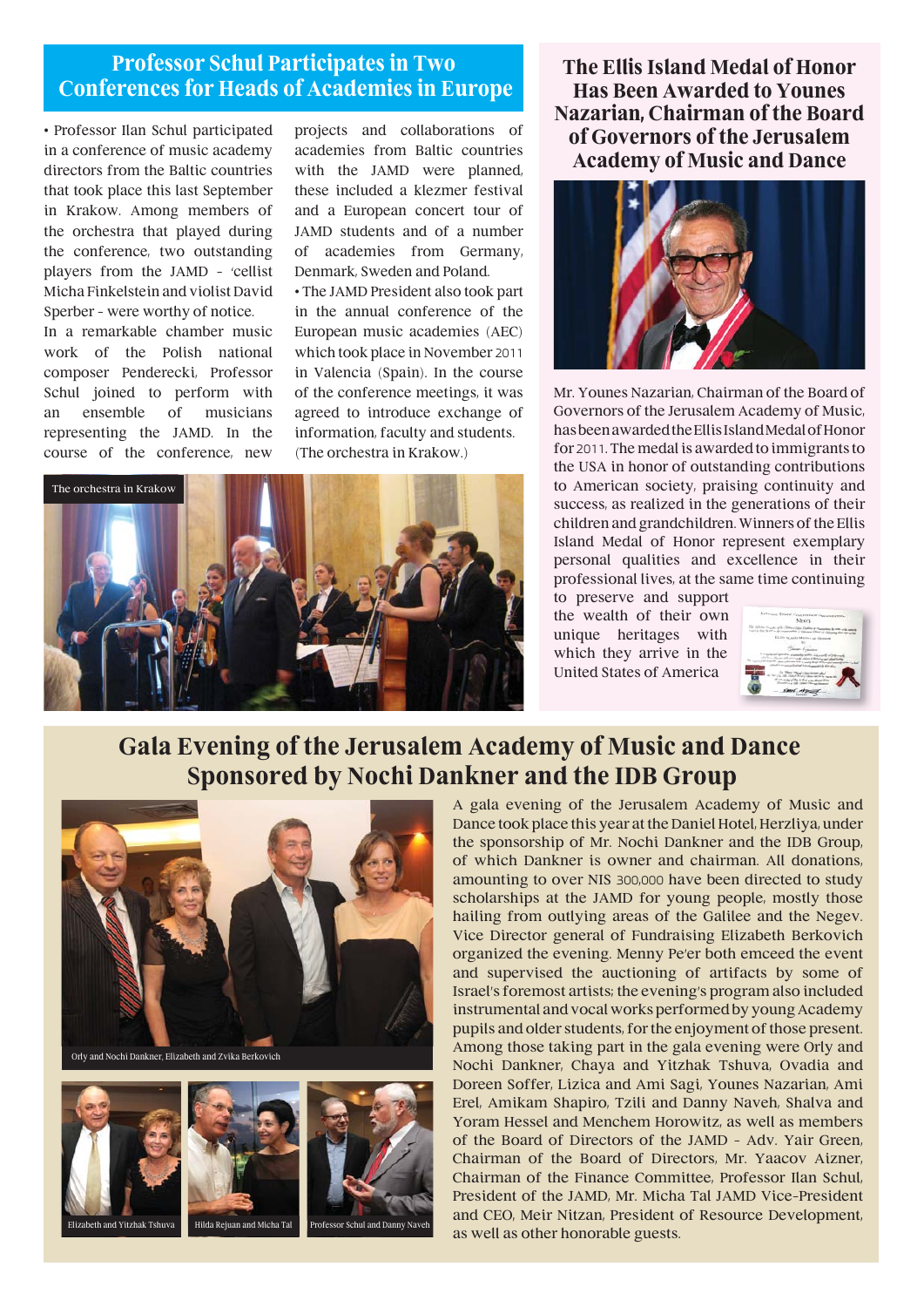## **The Opening Ceremony of the 2011-2012 Academic Year**

The new academic year at the Jerusalem Academy of Music and Dance opened with a festive ceremony in the presence of Adv. Yair Green, Chairman of the Board of Directors, who welcomed the participants. Dr. Michael Klinghoffer, Dean of the Performance Faculty, emceed the event. In the artistic part of the program, the Young Arab-Jewish Orchestra performed under the baton and musical direction of Professor Taiseer Elias; the orchestra is run by Dr. Meir Wiesel, Director of the "Youth and Music Israel" Program. The highlight of the event was the prize-giving ceremony to outstanding students both in the fields of expertise and in community activity. Decisions in the granting of prizes took into account the students' readiness to contribute and give of their time to the Academy and to its students in general. **JAMD President's Prize:**

Nili Seidel – Faculty of Composition, Conducting and Music Education, receives the prize from Professor Ilan Schul (1).

#### **Prize of the Head of the Dance School**

Lotem Sayag – Department of Movement and Movement Notation receives the prize from Anat Shamgar (2) Niv Teena Makover - Department of Dance receives the prize from Nira Trifon (3)

**Prize of the Dean of the Faculty of Performing Arts**  Tehila Machado – Strings Department (4)

Rotem Bartan – Wind and Percussion Division (5) receives the prize from Dr. Michael Klinghoffer

**Prize of the Dean of the Faculty of Composition,**  Conducting and Music Education:

Bnaya Halperin – the Department of Music Theory, Composition and Conducting receives the prize from Professor Menachem Wiesenberg (6)

#### **Dean of Students' Prize**

Daniel Mor – Faculty of Performing Arts, Strings Department, receives the prize from Dr. Eyal Adler (7)



## **Honorary Degrees for Members of the International Board of Governors of the JAMD 2011**







Miriam Meltzer and Professor Michael Melze



**At a festive and impressive ceremony, associate honorary degrees were granted to Professor Arieh Vardi and Professor André Hajdu and the award of "Inscription in the Golden Book of the Academy" to Younes and Soraya Nazarian, to Rosi Varon and to Miriam Meltzer.** 

Mr. Younes Nazarian Chairman of the Board of Governors since 2004 and his wife Soraya have been contributing continuously as a result of their real love of music and dance and inspired by the values which the JAMD represents. They established "Ima" Foundation, which helps students in the Academy to turn their artistic dreams into reality, and in 2005, with their help, the Yitzhak Navon Concert Hall was inaugurated. In their work for the Academy, the two have made generous contributions to its advancement and to the fulfilling of its aims.

Some 30 years ago, member of the Board of governors Rosi Varon established the Max Varon Scholarship Fund for young musicians which has given 2700 talented young people scholarships to study music, thus helping form the new generation of excellent musicians in Israel. Mrs. Varon's constant contribution and dedication to the pupils of the Conservatory and High School are of much importance to the mission of the Academy and its institutions.

In 1989, Miriam Meltzer joined the Academy faculty as a teacher of voice and of Baroque music. Twice head of the vocal department, Ms. Meltzer has taught generations of students, and in 2009, she published "On the Way to Jerusalem", a guide to singing Italian Baroque music. Through her excellence and skills, Miriam Meltzer has made a meaningful contribution to her students, to faculty members and to the advancement of the Vocal Department. Musician Professor Arieh Vardi was granted an associate honorary fellow, for outstanding achievement on the international concert platform and for his instruction of the next generation of pianists.

Professor André Hajdu received an associate honorary fellow for his unique quality of contemporary composition, for outstanding achievement in the preservation of Jewish musical tradition, and for setting an example in the integrating of creativeness with teaching and music education.